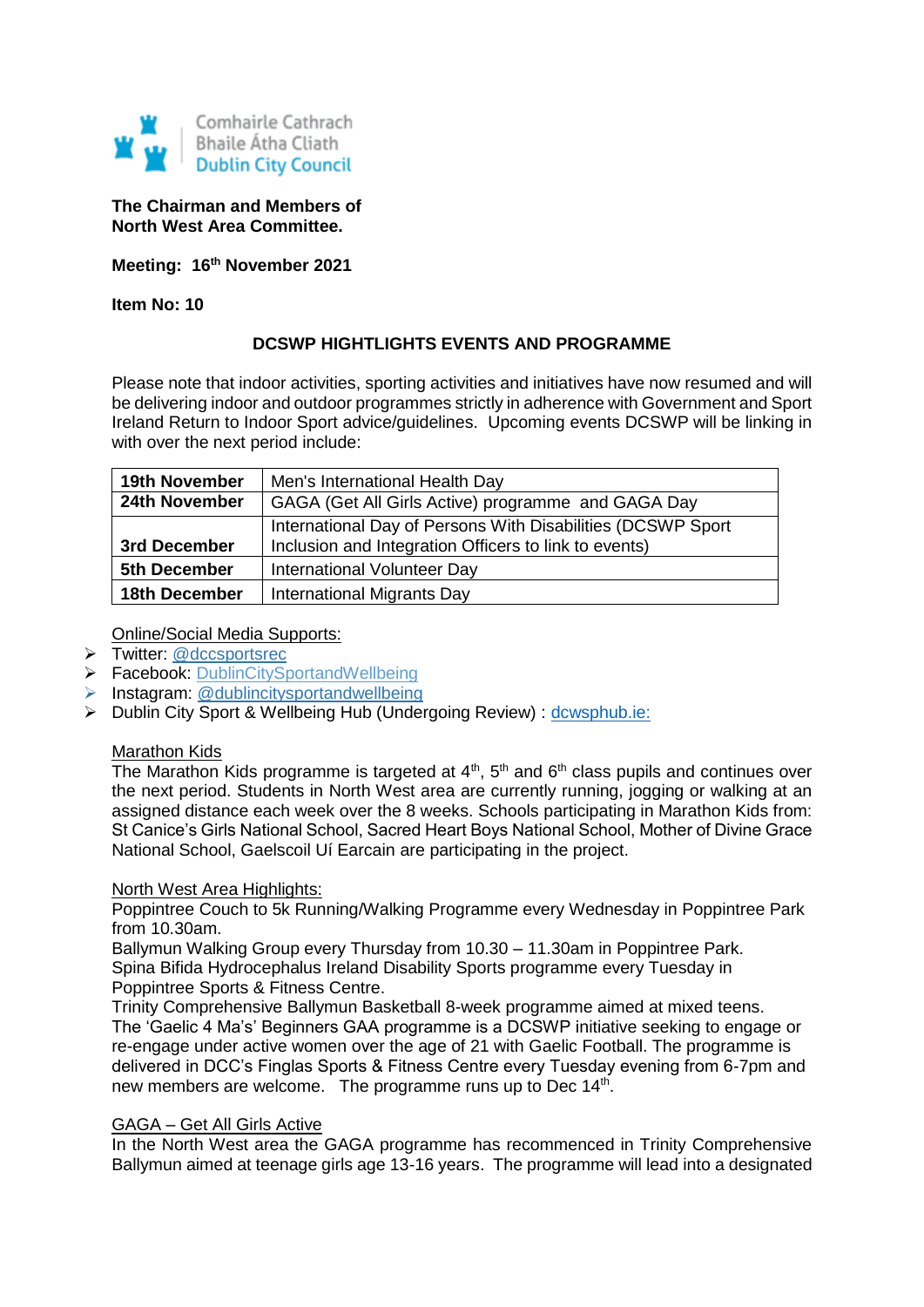GAGA day on 24<sup>th</sup> November where we will be promoting GAGA associated events and activities on our social media channels Health Improvement in the Community

| Name of core programme:                   | <b>Digital Inequalities</b>               |
|-------------------------------------------|-------------------------------------------|
| Description of programme activity eg: Tag | Online exercise classes targeting clients |
| Rugby, Chair Aerobics etc                 | with COPD                                 |
| Partners (If any):                        | <b>HSE</b>                                |
| Age group:                                | <b>Older Adults</b>                       |
| Gender:                                   | Mixed                                     |
| Date/time and location:                   | Numerous sessions for 8 weeks             |
| Programme Start Date:                     | 19 <sup>th</sup> October                  |
| Programme End Date:                       | 7 <sup>th</sup> December                  |

Training November/December 2021 include Safeguarding 1, 2 & 3 and CARA Xcessible Award

| Name of core programme:                   | <b>Sports Ability</b>                        |
|-------------------------------------------|----------------------------------------------|
| Description of programme activity eg: Tag | <b>Sports Inclusion Disability Awareness</b> |
| Rugby, Chair Aerobics etc                 | Training                                     |
|                                           | Online training course to promote            |
|                                           | awareness of people with disabilities in     |
|                                           | sport and PA                                 |
| Age group:                                | $18+$                                        |
| Gender:                                   | mixed                                        |
| Date/time and location:                   | 2 <sup>rd</sup> December online              |
| <b>Estimated Number of Programme</b>      | 24                                           |
| Participants (NB: per session):           |                                              |
| Programme Start Date:                     | 2/12/21                                      |
| Programme End Date:                       | 2/12/21                                      |

| Name of core programme:                   | <b>Sports Ability</b>                         |
|-------------------------------------------|-----------------------------------------------|
| Description of programme activity eg: Tag | <b>Disability Inclusion Training</b>          |
| Rugby, Chair Aerobics etc                 | Online training course for coaches/leaders    |
|                                           | to develop skills to include individuals with |
|                                           | disabilities in sports                        |
| Age group:                                | $18+$                                         |
| Gender:                                   | mixed                                         |
| Date/time and location:                   | Wednesday 8 <sup>th</sup> December            |
|                                           | Fatima                                        |
| <b>Estimated Number of Programme</b>      | 20                                            |
| Participants (NB: per session):           |                                               |
| Programme Start Date:                     | Wednesday 8 <sup>th</sup> December            |
|                                           |                                               |
| Programme End Date:                       | Wednesday 8th December                        |

Co-Funded Programmes November/December 2021

#### **Athletics**

Athletics and DCSWP Officers continue to support the Marathon Kids programme. Startbox programmes continue in the following North West area schools St, Kevin's, Finglas St. Canice's, Finglas Virgin Mary's Ballymun, Our Lady of Victory Ballymun, North Dublin National School Project Glasnevin, St. Josephs Poppintree, and Holy Child Whitehall. A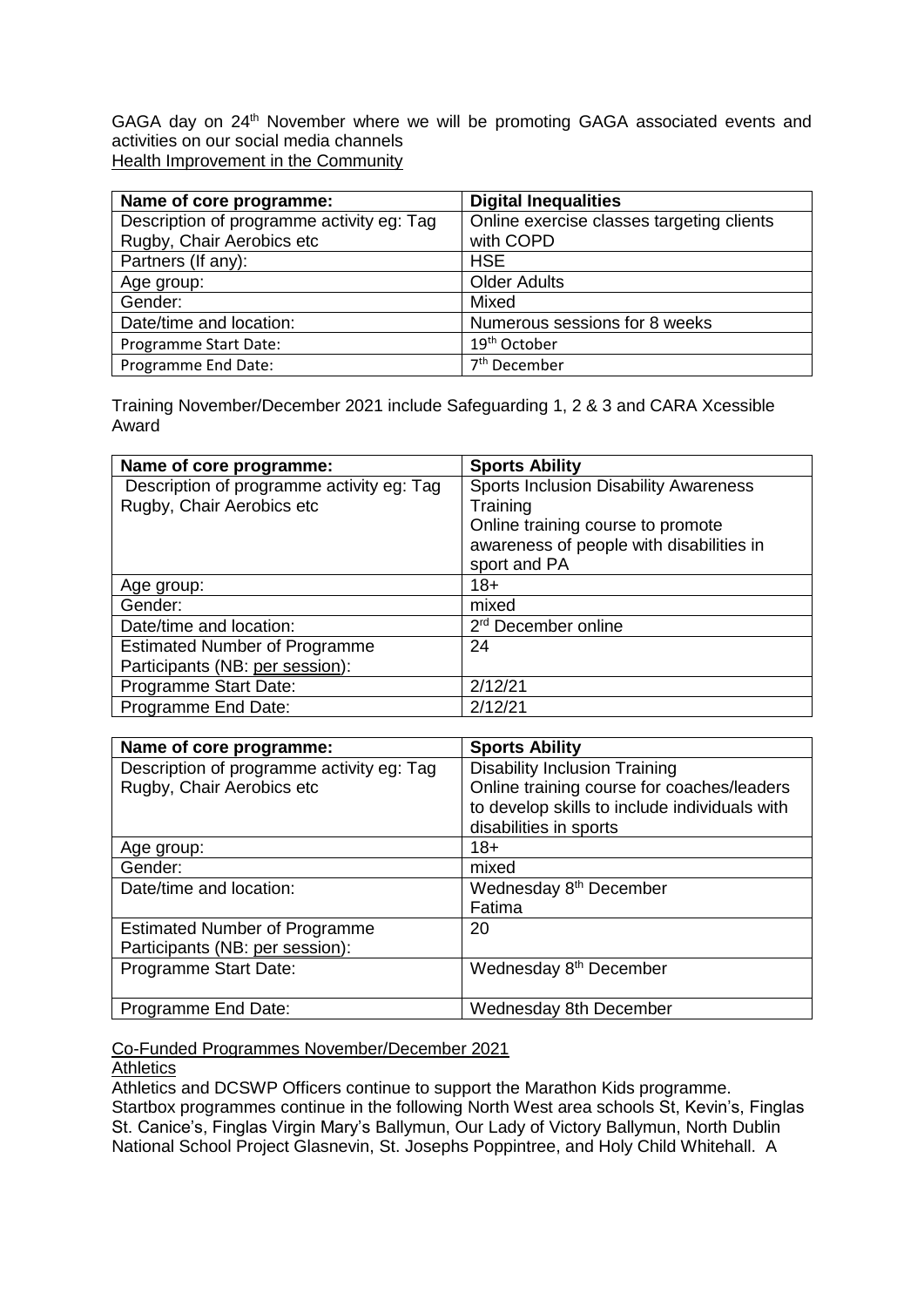start box programme is also being rolled out in Carton Road for teenage members of the travelling community.

**Cricket** 

| Name of core programme:              | <b>Schoolyard Sessions</b>           |
|--------------------------------------|--------------------------------------|
| Description of programme activity    | Cricket-St Brigid's GNS              |
| Age group:                           | $7 - 13$                             |
| Gender:                              | Female                               |
| Date/time and location:              | Tuesdays 10.00pm-12.00pm, Finglas    |
| <b>Estimated Number of Programme</b> | 43                                   |
| Participants (per session):          |                                      |
| Programme Start Date:                | Tuesdays Mid November - Mid December |
| Programme End Date:                  | Tuesdays Mid November - Mid December |

| Name of core programme:              | <b>Schoolyard Sessions</b>             |  |
|--------------------------------------|----------------------------------------|--|
| Description of programme activity    | <b>Cricket- Mother of Divine Grace</b> |  |
| Age group:                           | $7 - 13$                               |  |
| Gender:                              | Female                                 |  |
| Date/time and location:              | Tuesdays 1.00pm-2.30pm, Finglas        |  |
| <b>Estimated Number of Programme</b> | 90                                     |  |
| Participants (per session):          |                                        |  |
| Programme Start Date:                | Tuesdays Mid November - Mid December   |  |
| Programme End Date:                  | Tuesdays Mid November - Mid December   |  |

**Football** 

| Name of programme:                | <b>Late Night League</b>             |
|-----------------------------------|--------------------------------------|
| Description of programme activity | Late night Social Inclusion Football |
| Partners (If any):                | Garda                                |
| Age group:                        | $13 - 16$                            |
| Gender:                           | Mixed                                |
| Date/time and location:           | Every Friday 9-11pm Trinity          |
|                                   | Comprehensive                        |
| Programme Start Date:             | 12 <sup>th</sup> November            |
| Programme End Date:               | 10 <sup>th</sup> December            |

| Name of programme:                | <b>Player Development Pathway Level 1</b> |
|-----------------------------------|-------------------------------------------|
| Description of programme activity | <b>Coach Education</b>                    |
| Partners (If any):                | Trinity Comp TY & Leaving Cert Students   |
| Age group:                        | 16-18 yr olds                             |
| Gender:                           | Mixed                                     |
| Date/time and location:           | 12th November 9.30-3pm Trinity            |
|                                   | Comprehensive                             |
| Programme Start Date:             | 12 <sup>th</sup> November                 |
| Programme End Date:               | 12 <sup>th</sup> November                 |

Rugby

School programmes ongoing in the North West area. For full details the local DCSWP Rugby Officer Juliet Short can be contacted. Details below.